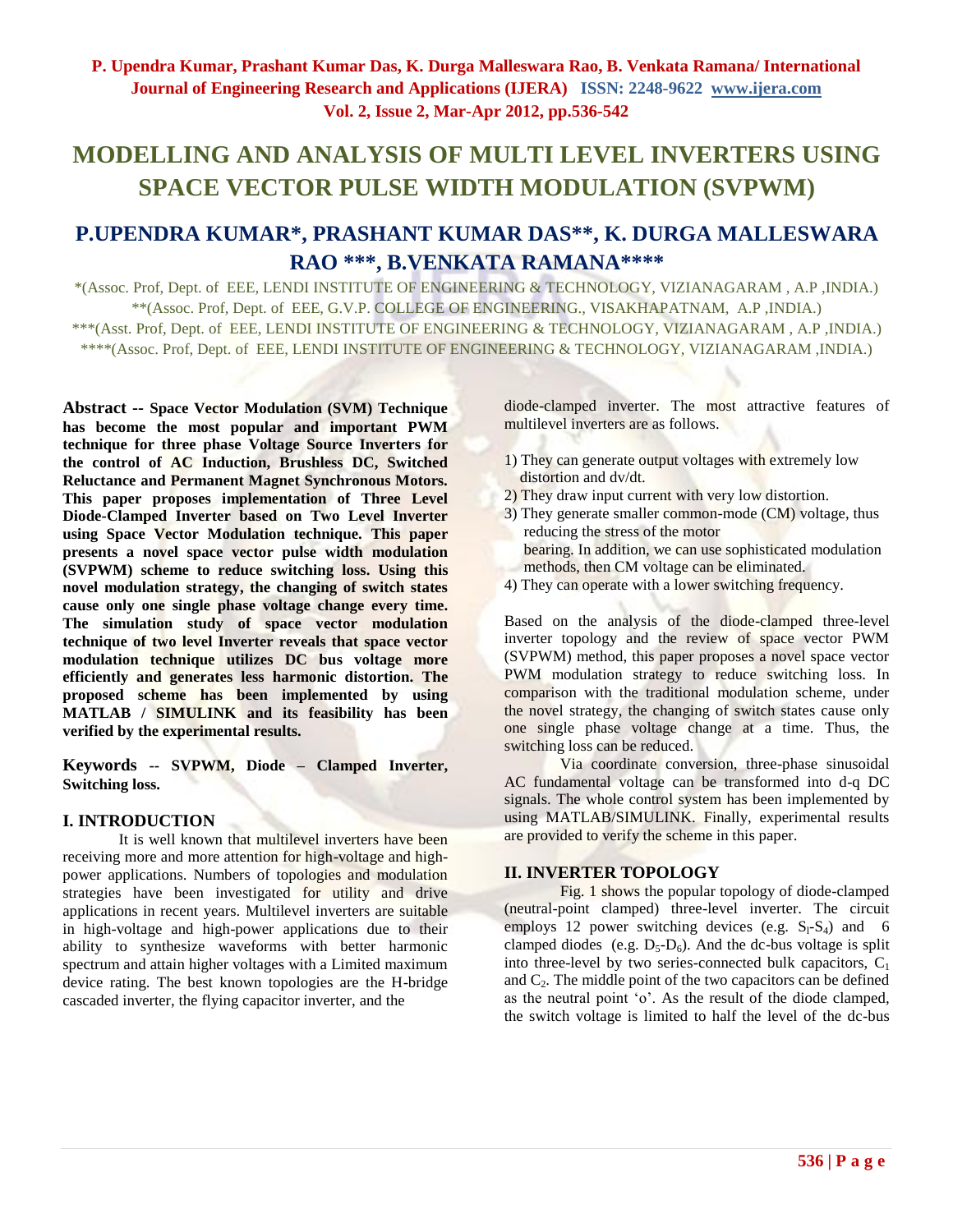voltage  $U_d/2$ . Thus, the voltage stress of switching device is greatly reduced. The output voltage  $u_{A_0}$  has three different states:  $+U_d/2$ , 0,  $-U_d/2$ . Here takes phase A as an example. For voltage level  $+U_d/2$ ,  $S_1$  and  $S_2$  need to be turned on; for 0 level,  $S_2$  and  $S_3$  need to be turned on; and for  $-U_d/2$ ,  $S_3$  and  $S_4$ need to be turned on. We can define these states as 2, 1, and 0, respectively. Then, the switching variable  $S_a$  is shown in Table 1. Be similar to three-phase two-level inverter, the switching states of each bridge leg of three-phase three level inverter is described by using switching variables  $S_a$ ,  $S_b$ , and S<sub>c</sub>. Whereas the difference is that, in three-level inverter, each bridge leg has three different switching states.



Fig. 1. Schematic of the Diode - Clamped three level Inverter

## **TABLE I**

The Switching Variable of Phase A

| $U_{op}$ | اھ | $S_{a2}$ | $S_{a3}$ | $S_{a4}$ | ررد |
|----------|----|----------|----------|----------|-----|
| $+U_D/2$ |    |          |          |          |     |
|          |    |          |          |          |     |
| $-UD/2$  |    |          |          |          |     |

Using switching variable  $S_a$  and dc-bus voltage  $U_D$ , the output phase voltage  $u_{AO}$  is obtained as follows:

$$
u_{AO} = \frac{S_a - 1}{2} . U_D
$$

 $U_D$  (1)

And the output line voltage of phase A and B can be expressed as follows:

 $u_{AB} = u_{AO} - u_{BO} = \frac{1}{2}$  $\frac{1}{2}$ .  $U_D$ .  $(S_a - S_b)$  (2)

The matrix form of output line voltage equations is given as follow:

$$
\begin{bmatrix} u_{AB} \\ u_{BC} \\ u_{CA} \end{bmatrix} = \frac{1}{2} . U_D . \begin{bmatrix} 1 & -1 & 0 \\ 0 & 1 & -1 \\ -1 & 0 & 1 \end{bmatrix} . \begin{bmatrix} S_a \\ S_b \\ S_c \end{bmatrix}
$$
 (3)

#### **III. SPACE VECTOR PWM MODULATION**

#### **Two Level Inverter**

The concept of space vector is derived from the rotating field of AC machine which is used for modulating the inverter output voltage. In this modulation technique the three phase quantities can be transformed to their equivalent 2-phase quantity either in synchronously rotating frame (or) stationary frame. From this 2-phase component the reference vector magnitude can be found and used for modulating the inverter output. The process of obtaining the rotating space vector is explained in the following section, considering the stationary reference frame.

Let the three phase sinusoidal voltage component be,

 $Va = Vm \sin \omega t$ Vb =Vm sin ( $\omega$  t-2 $\sqrt{7/3}$ ) Vc =Vm sin( $\omega$ t-4∏/3)

When this 3-phase voltage is applied to the AC machine it produces a rotating flux in the air gap of the AC machine. This rotating flux component can be represented as single rotating voltage vector. The magnitude and angle of the rotating vector can be found by mean of Clark"s Transformation as explained below in the stationary reference frame. The representation of rotating vector in complex plane is shown in Figure 2.





 $\frac{1}{V^*} = V_a + jV_{\beta = \frac{2}{3}}(V_a + aV_b + a^2V_c)$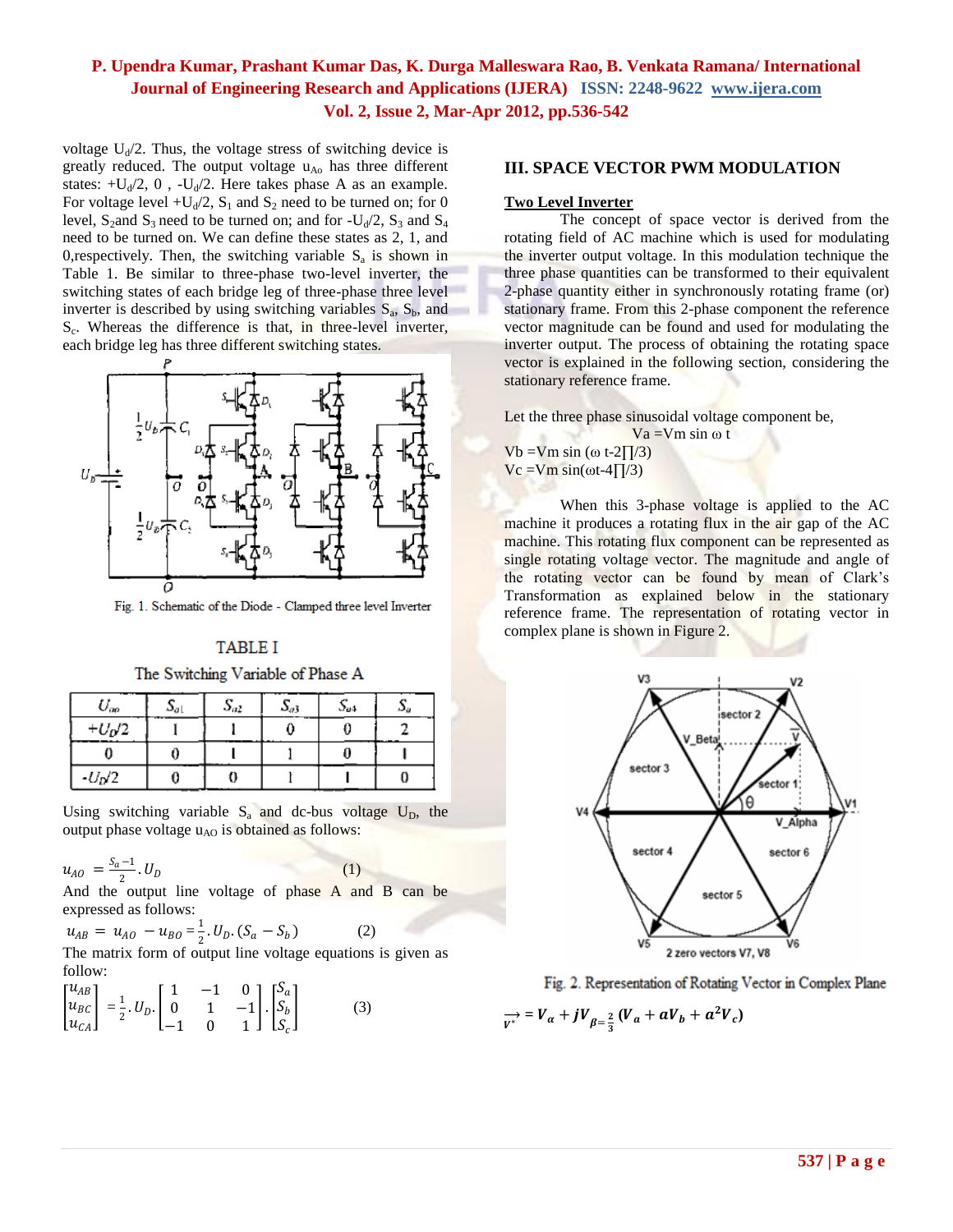$$
\begin{bmatrix} V_{\alpha} \\ V_{\beta} \end{bmatrix} = \frac{2}{3} \cdot \begin{bmatrix} 1 & -0.5 & -0.5 \\ 0 & \frac{\sqrt{3}}{2} & \frac{-\sqrt{3}}{2} \end{bmatrix} \cdot \begin{bmatrix} V_{\alpha} \\ V_{b} \\ V_{c} \end{bmatrix}
$$

Principle of Space Vector PWM:

- 1. Treats the sinusoidal voltage as a constant amplitude vector rotating at constant frequency.
- 2. This PWM technique approximates the reference voltage  $V_{ref}$  by a combination of the eight switching patterns ( $V_0$  to  $V_7$ ).
- 3. Coordinate Transformation (abc reference frame to the stationary d-q frame): A three-phase voltage vector is transformed into a vector in the stationary d-q coordinate frame which represents the spatial vector sum of the three-phase voltage.

Realization of Space Vector PWM:

The space vector PWM is realized based on the following steps:

Step1: Determine  $V_d$ ,  $V_q$ ,  $V_{ref}$ , and angle ( $\alpha$ ). Step2: Determine time duration  $T_1$ ,  $T_2$ ,  $T_0$ . Step3: Determine the switching time of each transistor  $(S_1$  to  $S_6$ 

#### **Three Level Inverter**

As shown in Fig.3, there are altogether 27 switching states in diode-clamped three-level inverter. They correspond to 19 voltage vectors ( $V_0$  to  $V_{18}$ ) whose positions are fixed. These space voltage vectors can be classified into 4 groups: large voltage vector  $(V_{13}, V_{14}, etc.),$  medium voltage vector  $(V_7, V_8$  etc.), small voltage vector  $(V_1, V_2,$  etc.), and zero voltage vector  $(V_0)$ . The plane can be divided into 6 major triangular sectors (I to VI enclosed by solid lines) by large voltage vectors and zero voltage vector. Each major section represents 60' of the fundamental cycle. Within each major sector, there are 4 minor triangular sectors (enclosed by the dotted lines). There are totally 24 minor sectors in the plane. And the vertices of these sectors represent the voltage vectors. Notice Table II, each small voltage vector and zero voltage vector have 2 and 3 redundant switching states, respectively. This will be analyzed in detail in Section IV.

In three-phase three-level inverter, when the rotating voltage vectors falls into one certain sector, adjacent voltage vectors are selected to synthesize the desired rotating voltage vector based on the vector synthesis principle, resulting in threephase PWM waveforms. By the examination of the phase angle and the magnitude of a rotating reference voltage vector  $V^*$ , the sector wherein  $V^*$  resides can be easily located



Fig. 3. Space Vector Diagram of Three - Level Inverter

| Switches          | $\mathbf{S}_{\text{a}}$ | $\mathbf{S}_\mathrm{b}$ | $\mathbf{S}_{\rm c}$ | voltage vectors         |
|-------------------|-------------------------|-------------------------|----------------------|-------------------------|
| $S_1$             | $\boldsymbol{0}$        | $\overline{0}$          | $\boldsymbol{0}$     | $V_0$                   |
| $S_2$             | $\mathbf{1}$            | $\mathbf{1}$            | $\mathbf{1}$         | $\mathbf{\bar{V}}_0$    |
| $S_3$             | $\overline{c}$          | $\overline{c}$          | $\overline{c}$       | $\mathbf{\bar{V}}_0$    |
| $S_4$             | $\mathbf{1}$            | $\boldsymbol{0}$        | $\boldsymbol{0}$     | $\mathbf{\bar{V}}_1$    |
| $S_5$             | $\overline{1}$          | $\mathbf{1}$            | $\boldsymbol{0}$     | $\overline{V_2}$        |
| $S_6$             | $\boldsymbol{0}$        | $\overline{1}$          | $\boldsymbol{0}$     | $V_3$                   |
| $S_7$             | $\boldsymbol{0}$        | $\mathbf{1}$            | $\mathbf{1}$         | $\overline{V}_4$        |
| $S_8$             | $\boldsymbol{0}$        | $\boldsymbol{0}$        | $\mathbf{1}$         | $V_5$                   |
| $S_9$             | $\mathbf{1}$            | $\boldsymbol{0}$        | $\mathbf{1}$         | $\bar{V}_6$             |
| $\mathbf{S}_{10}$ | $\overline{c}$          | $\mathbf{1}$            | $\mathbf{1}$         | $V_1$                   |
| $S_{11}$          | $\overline{2}$          | $\sqrt{2}$              | $\,1$                | $\mathbf{V}_2$          |
| $S_{12}$          | $\mathbf 1$             | $\overline{c}$          | $\,1$                | $\overline{V}_3$        |
| $S_{13}$          | $\mathbf{1}$            | $\overline{c}$          | $\overline{c}$       | $V_4$                   |
| $S_{14}$          | $\overline{1}$          | $\mathbf{1}$            | $\overline{c}$       | $\overline{V}_5$        |
| $S_{15}$          | $\overline{2}$          | $\,1$                   | $\overline{c}$       | $\mathbf{V}_6$          |
| $S_{16}$          | $\overline{2}$          | $\,1$                   | $\boldsymbol{0}$     | $\mathbf{\bar{V}}_7$    |
| $S_{17}$          | $\overline{1}$          | $\overline{c}$          | $\boldsymbol{0}$     | $\mathbf{\bar{V}}_8$    |
| $S_{18}$          | $\overline{0}$          | $\overline{c}$          | $\mathbf{1}$         | $\mathbf{V}_9$          |
| $S_{19}$          | $\overline{0}$          | $\mathbf{1}$            | $\overline{c}$       | $\mathbf{V}_{10}$       |
| $\mathbf{S}_{20}$ | $\mathbf{1}$            | $\boldsymbol{0}$        | $\overline{c}$       | $\mathbf{\bar{V}}_{11}$ |
| $S_{21}$          | $\overline{c}$          | $\boldsymbol{0}$        | $\,1$                | $\mathbf{V}_{12}$       |
| $S_{22}$          | $\overline{c}$          | $\boldsymbol{0}$        | $\boldsymbol{0}$     | $\mathbf{\bar{V}}_{13}$ |
| $\mathbf{S}_{23}$ | $\overline{c}$          | $\overline{c}$          | $\boldsymbol{0}$     | $\mathbf{V}_{14}$       |
| $S_{24}$          | $\boldsymbol{0}$        | $\overline{c}$          | $\boldsymbol{0}$     | $\overline{V}_{15}$     |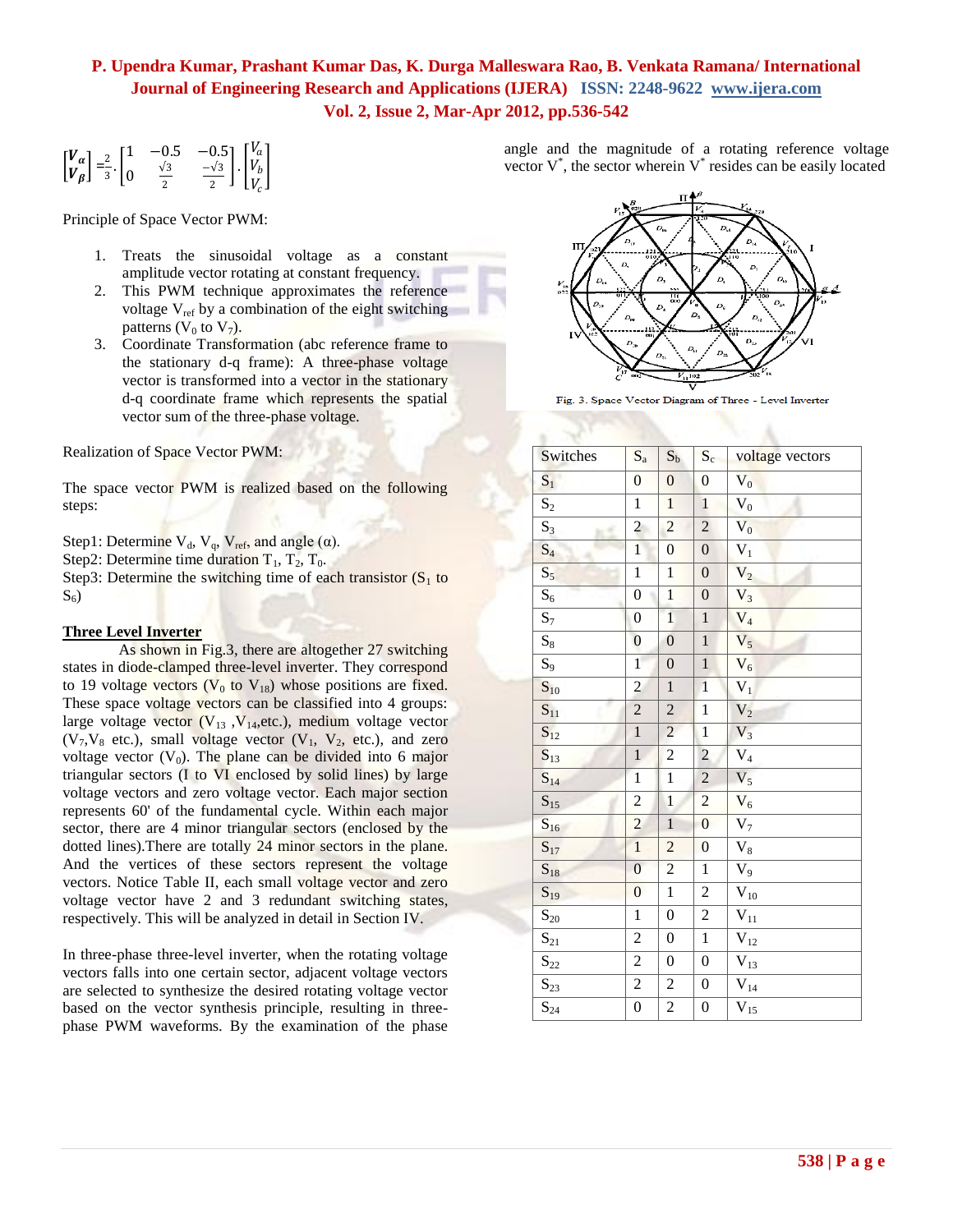| $S_{25}$ |                | $\mathsf{v}_{16}$ |
|----------|----------------|-------------------|
| $S_{26}$ | 0              | $V_{17}$          |
| $S_{27}$ | $\overline{0}$ | $\mathbf{v}_{18}$ |

If the triangle sector is defined by vector  $V_x$ ,  $V_y$ , and  $V_z$ , then  $V^*$  can be synthesized by  $V_x$ ,  $V_y$ , and  $V_z$ . Assuming the duration of vector  $V_x, V_y$ , and  $V_z$  are  $T_x$ ,  $T_y$ , and  $T_z$ respectively, and  $T_x + T_y + T_z = T_s$ , where  $T_s$  is switching period. Then X,Y and Z can be defined as the following equations:

$$
X = \frac{T_X}{T_S}
$$
  
\n
$$
Y = \frac{T_Y}{T_S}
$$
  
\n
$$
Z = \frac{T_Z}{T_S}
$$
  
\n(4)  
\n(5)  
\n(6)

Based on the principle of vector synthesis, the following equations can be written:

$$
X + Y + Z = 1 \tag{7}
$$

$$
V_X X + V_Y Y + V_Z Z = V^*
$$
\n(8)

The modulation ratio of three-phase three-level inverter is represented as follows

$$
m = \frac{|V^*|}{\frac{2}{3}U_D} = \frac{3|V^*|}{2.U_D}
$$
 (9)

Where  $(|V^*|)$  is the magnitude of the reference voltage vector V<sup>\*</sup>, which rotates with an angle speed of  $\varpi = 2\pi f$  in d-q coordinate plane. And  $2/3$  U<sub>d</sub> is magnitude the of the large voltage vector, e.g.  $V_{13}$ .

As shown in Fig. 4, the boundaries of modulation ratio are Mark l, Mark 2, and Mark 3. The equation forms of them are obtained as follows:





Here takes an example. As illustrated in Fig. 4, we can suppose that the rotating voltage V<sup>\*</sup> falls into sector I ( $0 \le \theta \le$  $60^{\circ}$ ). Notice that there are 4 minor sectors,  $D_1$ ,  $D_7$ ,  $D_{13}$  and  $D_{14}$  in this sector, then X, Y, and Z can be calculated with the following four cases, respectively.

When the modulation ratio  $m <$  Mark 1, the rotating voltage vector  $V^*$  is in sector  $D_1$ . As shown in Fig. 5.3,  $V^*$  is synthesized by  $V_0$ ,  $V_1$  and  $V_2$ . According to (8), the following equation is acquired:

$$
\frac{1}{2} \times + \frac{1}{2} (\cos(\frac{\pi}{3}) Y + j \sin(\frac{\pi}{3}) \quad (13)
$$
\n[ $\cos(\theta) + j \sin(\theta)$ ]  
\nUsing (7) and (13), we can obtain X, Y, and Z as follows:  
\nX = 2 m. [  $\cos \theta - \frac{\sin \theta}{\sqrt{3}}$ ]  
\nY = m.  $\frac{4 \sin \theta}{\sqrt{3}}$   
\nZ = 1 - 2 m. [  $\cos \theta + \frac{\sin \theta}{\sqrt{3}}$  ] (14)

**B.** Similarly, when Mark  $l < m <$  Mark 2, V<sup>\*</sup> is in sector  $D_7$ .<br>  $V^*$  can be synthesized by  $V_1$ ,  $V_2$  and  $V_7$ . And the  $V^*$  can be synthesized by  $V_1$ ,  $V_2$  and  $V_7$ . And the corresponding X, Y, and Z are:

$$
X = 1 - m \cdot \frac{4 \sin \theta}{\sqrt{3}}
$$
  
\n
$$
Y = 1 - 2.m. [\cos \theta - \frac{\sin \theta}{\sqrt{3}}]
$$
  
\n
$$
Z = -1 + 2.m. [\cos \theta + \frac{\sin \theta}{\sqrt{3}}]
$$
\n(15)

**C**. When Mark  $2 < m <$  Mark 3 and  $0^{\circ} < \theta < 60^{\circ}$ , V<sup>\*</sup> is in sector  $D_{13}$ .  $V_1$ ,  $V_{13}$  and  $V_7$  are selected to synthesize  $V^*$ . The durations of them are obtained as follows:

$$
X = -1 + 2.m. [cos \theta - \frac{sin \theta}{\sqrt{3}}]
$$
  
\n
$$
Y = m. \frac{4 sin \theta}{\sqrt{3}}
$$
  
\n
$$
Z = 2 - 2.m. [cos \theta + \frac{sin \theta}{\sqrt{3}}]
$$
 (16)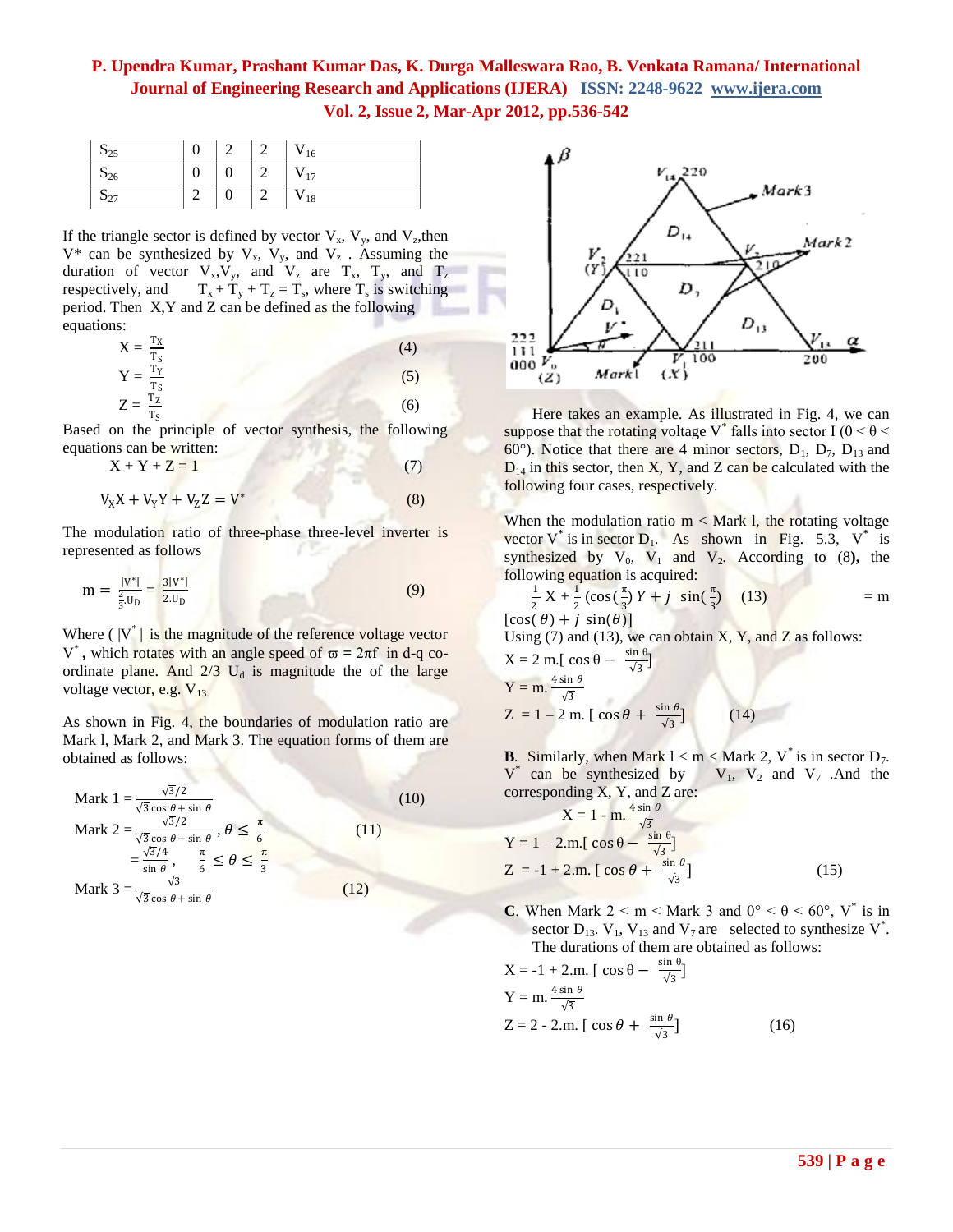**D***.* When Mark  $2 < m <$  Mark 3 and,  $30^{\circ} < \theta < 60^{\circ}$ , V<sup>\*</sup> is in sector  $D_{14}$ . Vectors  $V_2$ ,  $V_7$  and  $V_{14}$  will be employed to generate the required voltage. X, Y, and Z can be expressed as follows:

$$
X = 2.m. [cos \theta - \frac{sin \theta}{\sqrt{3}}]Y = -1 + m. \frac{4 sin \theta}{\sqrt{3}}
$$

 $Z = 2 - 2$ .m. [  $\cos \theta + \frac{\sin \theta}{\sqrt{2}}$ √3

 $(17)$ 

When the reference vector falls into the others major sectors, similar argument can be applied. Replacing  $\theta$  of (14), (15)**,** (16), and (17) by  $\theta$  -60°,  $\theta$  -120°,  $\theta$  -180°,  $\theta$  -240°, and  $\theta$ -300° respectively, the calculation of the entire coordinate plane can be established.

#### **IV. THE ALGORITHM OF REDUCING SWITCHING LOSS**

In three-level inverter, the redundant switching states cause a certain voltage vector corresponds to two or three switching states. So they can be employed to realize a novel algorithm to reduce the switching times and switching loss of power devices. The main principle of the algorithm is that, the changing of switch states cause only the voltage (switch state) of one phase change every time. That is to say, only the driver signals of two complementary switches (such as  $S_1$  &  $S_3$  or  $S_2$  &  $S_4$ ) change.

Take an example, when the rotating vector rotates from sector  $D_{14}$ to sector  $D_{15}$ , the switching states will modulate as following sequence:  $(221 \rightarrow 220 \rightarrow 210 \rightarrow$  $110\rightarrow110\rightarrow210\rightarrow220\rightarrow221\rightarrow(221\rightarrow220\rightarrow120\rightarrow110 110 \rightarrow 120 \rightarrow 220 \rightarrow 221$ . When the rotating space vector  $V^*$  is in sector  $D_{14}$ ,  $V^*$  can be synthesized by space vector  $V_2$  (expressed by switching state 221 or 11O),  $V_7(210)$ , and  $V_{14}$  (220). And the switching sequence in the first parentheses above presents the modulation procession. When  $V^*$  falls into sector  $D_{15}$ , space vectors,  $V_2$  (221 or 110),  $V_{14}$ (220), and  $V_8$  (120), are selected to synthesize  $V^*$ .

The switching sequence shown in the second parentheses above describes this modulation procession. The switching states 221 and 110 express the same vector  $V_2$ . Thus,  $V_2$  is used as the starting state and ending state to complete the modulation process.

It is necessary to explain that, there are a certain number of transitional switching states, but such approach will not change the overall output voltage magnitude and the duration of each output voltage vector. On the contrary, under this modulation strategy, only the switching state of one phase changes every time. Compared with the traditional strategy, at a fixed switching frequency, with the reducing of the switching times, the switching loss is reduced. of one phase changes every time. Compared with the traditional strategy, at a fixed switching frequency, with the reducing of the switching times, the switching loss is reduced.

#### **V. EXPERIMENTAL VERIFICATION**

The control schematic diagram of Two Level & Three Level Inverters are illustrated in Fig. 5 & Fig. 6 Via co-ordinate conversion, three-phase sinusoidal AC fundamental voltage can be transformed into d-q DC signals  $V_d$ , and  $V_g$ . Then with the implementation of the novel SVPWM algorithm, the inverter is close-loop controlled.

The whole control system is realized based on MATLAB/SIMULINK.

The SimCoupler Module is an add-on module to the PSIM software. It provides interface between PSIM and Matlab / Simulink for co-simulation, so that part of a system can be implemented and simulated in PSIM, and the rest in Matlab / Simulink.

The SimCoupler Module enables Matlab/Simulink users to implement and simulate power circuits in their original circuit form, thus greatly shortening the time to set up and simulate a system which includes electric circuits and motor drives. First, the power circuit is simulated in PSIM, and the control in Matlab/Simulink. The SimCoupler

Module is straightforward and easy to use with minimum input from users. The interface is done through link nodes in PSIM, and the SimCoupler model block in Simulink. With the SimCoupler Module, one can make full use of PSIM"s capability in Power simulation and Matlab/Simulink capability in control simulation in a Complementary way.



**Fig. 5 Simulink Block Diagram of Two-Level Inverter Using SVPWM**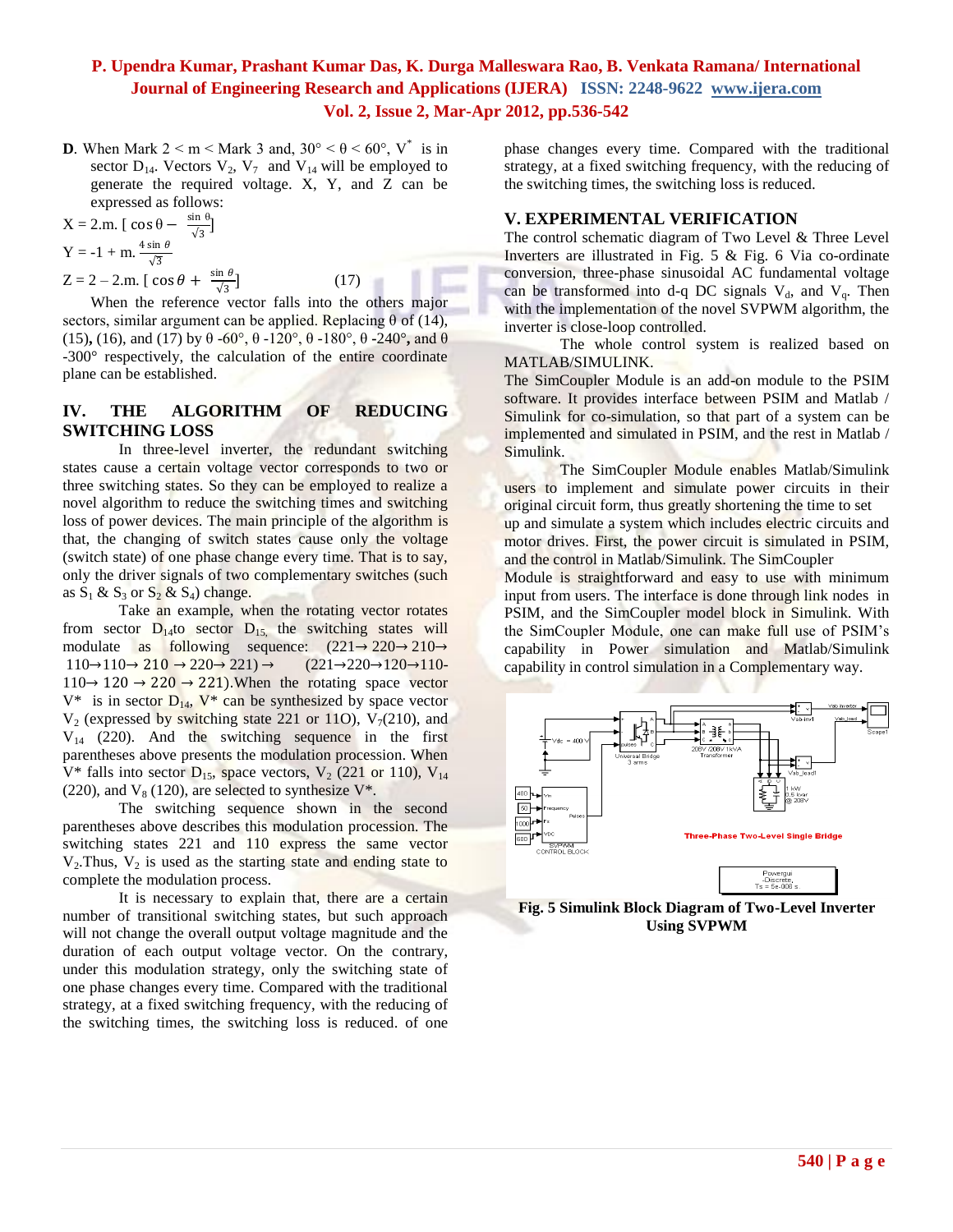

**Fig. 6 Simulink Block Diagram of Three-Level Inverter Using SVPWM**

#### **VI. SIMULATION RESULTS**

The simulation parameters are as follows: DC link voltage  $V_{dc} = 400V$ , Switching frequency  $F_s = 1000$  Hz, The load is a balanced star connected load.

#### **Two Level Inverter:**



**Fig. 7 Line Voltage of a Two-Level SVPWM Inverter**



**Fig. 8 FFT Analysis for Two-Level SVPWM Inverter**



**Fig 9 Line Voltage & Phase Voltage of a Two-level SVPWM Inverter with Filter**



FREQUENCY (Hz)

**Fig. 10 FFT Analysis for Two-Level SVPWM Inverter with Filter**

#### **Three Level Inverter:**



**Fig. 11 Line Voltage of Three-Level Inverter Vab**



**Fig. 12 Load Current of Three-Level Inverter**